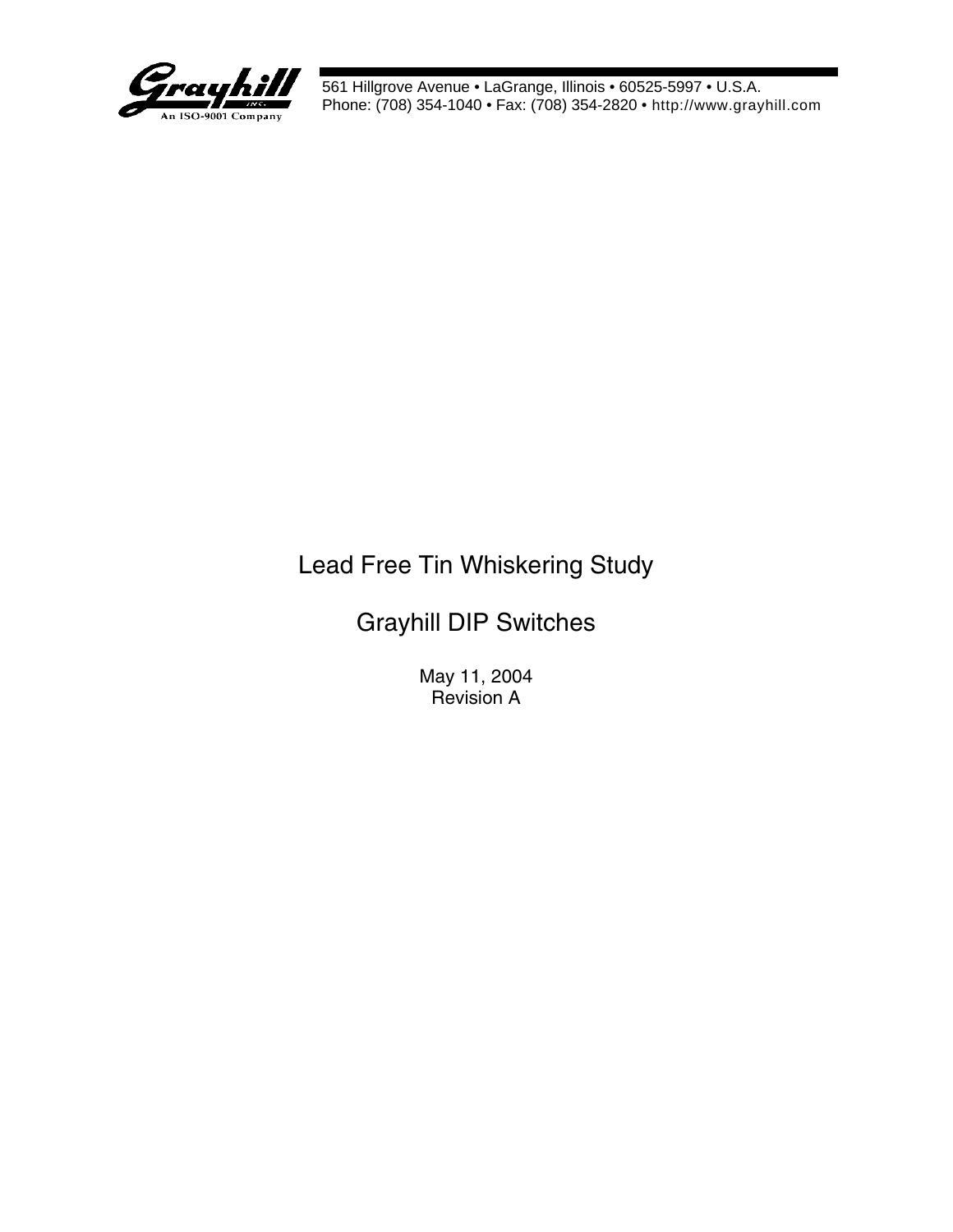

## **TABLE OF CONTENTS**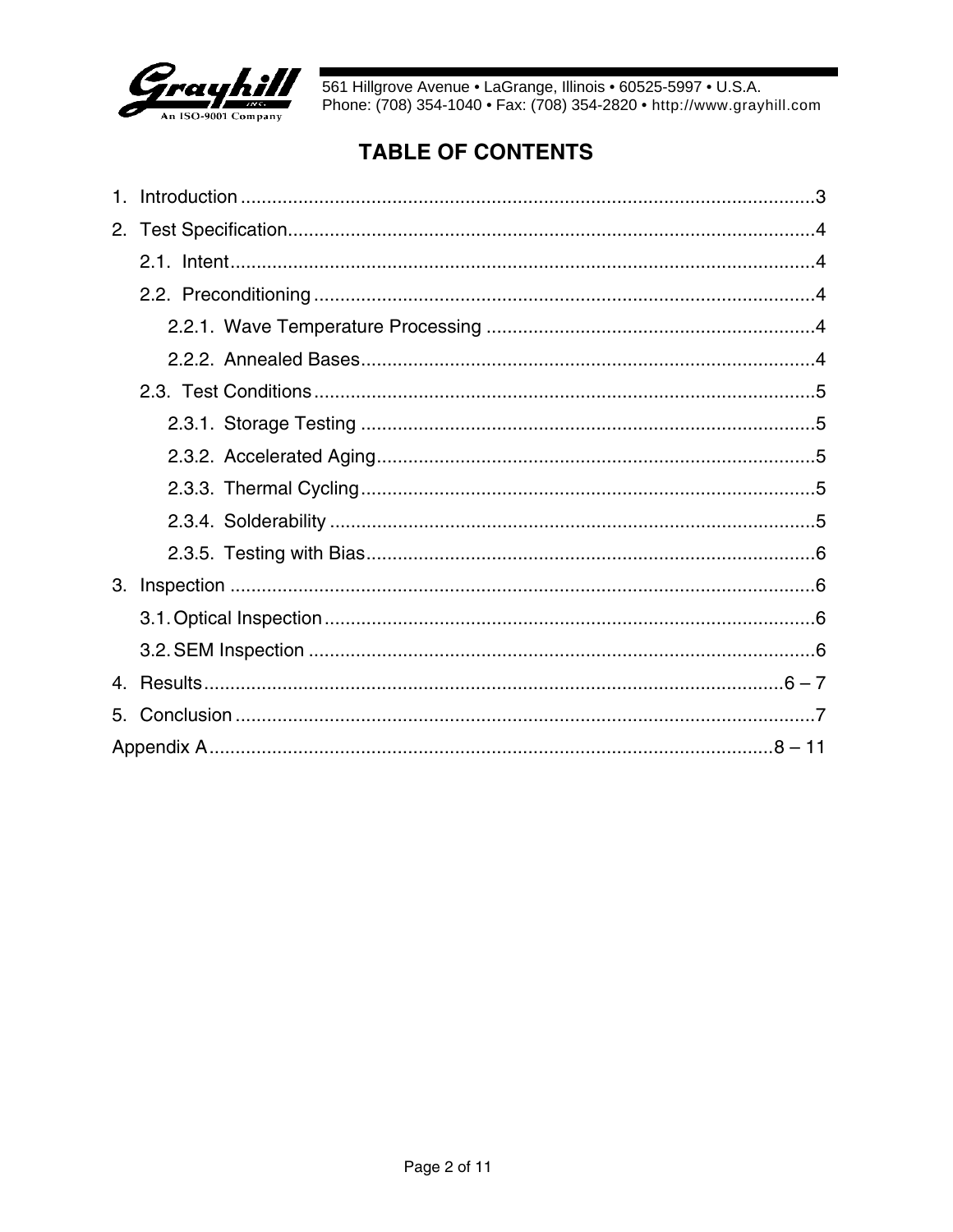

### Lead Free Tin Whiskering Study

#### 1. Introduction

In order to comply with the European ROHS directive, a study was conducted to qualify pure matte tin plating as a replacement for tin/lead plating currently used on Grayhill DIP switches. The main focus of this testing was to determine if tin whisker growth would occur and to ensure the solderability of the devices.

Grayhill selected the 76 series for use in testing because it is representative of Grayhill's DIP product line. The samples used for testing were first plated with a 50 micro-inch thick layer of nickel and then a 100 – 175 micro-inch thick layer of 99.96% pure matte tin. The nickel provides a barrier between the copper substrate and the tin thereby preventing copper diffusion into the tin layer. This diffusion can create localized compressive stresses in the tin where tin whiskers can form.

A group of plated bases in different stages of assembly as well as completed switches were subjected to various preconditioning and environmental test processes to determine if any of the processes had an impact on solderability or tin whisker growth. The different base assemblies used for testing represented several stages of terminal forming operations that the base is subjected to during processing. Since tin whisker growth is caused by mechanical compressive stresses in the material, it was essential that bases from each of the different processing stages were tested. This ensured that a specific stage could be isolated should any tin whiskers be found. The preconditioning included a group with no preconditioning, a group that was subjected to wave solder processing and, a group of bases that underwent an annealing process. The environmental processing included storage at room temperature, aging at elevated temperature and humidity and thermal cycling. Environmental and solderability testing was performed by Grayhill.

All of the components used for testing were inspected by Grayhill for tin whiskers both before and after testing. Additional SEM (scanning electron microscope) inspection was conducted by McCrone Associates in Westmont, Illinois.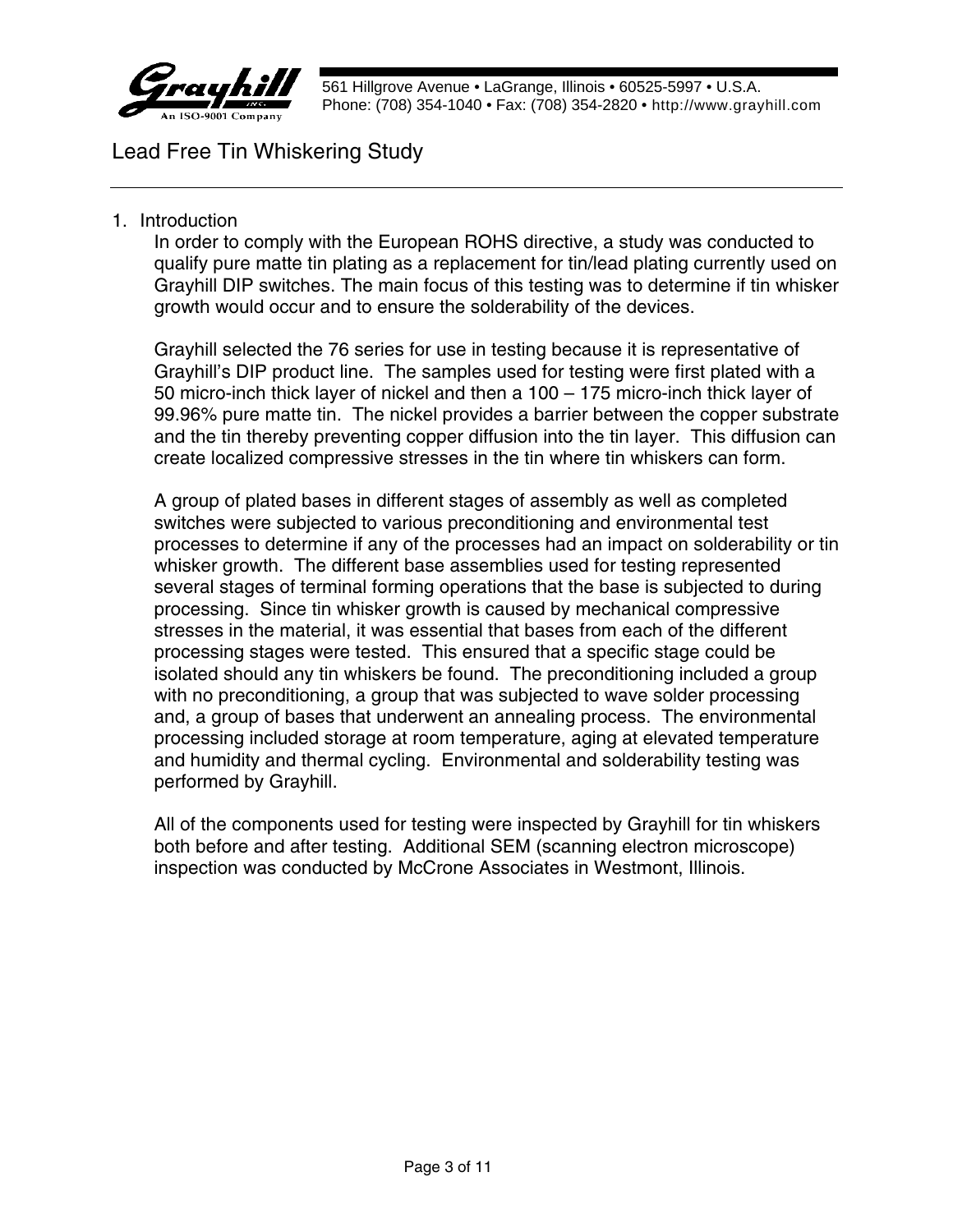

- 2. Test Specification
	- 2.1. Intent

The Grayhill Quality Assurance Lab participated in this study by performing environmental conditioning, solderability testing and inspection of the test samples. The following components were used for this study:

76 series DIP switches and components with tin-plated leads

 55 Switches 55 Bases 55 Annealed Bases 55 Frames

76 series DIP switches with tin/lead plating as a control group 55 Switches

**Group Precondition Test Condition Frames Bases Annealed Bases Switches Tin-Lead Switches** I None Storage 101-105 201-205 301-305 401-405 501-505 II None Aging 106-110 206-210 306-310 406-410 506-510 III None Thermal Cycle 111-115 211-215 311-315 411-415 511-515 IV None Solderability after storage 216-220 316-320 416-420 516-520 V Wave Temp Storage 116-120 221-225 321-325 421-425 521-525 VI | Wave Temp | Aging | 121-125 | 226-230 | 326-330 | 426-430 | 526-530 VII Wave Temp Thermal Cycle 126-130 231-235 331-335 431-435 531-535 VIII | None | Solderability after aging | 236-240 | 236-340 | 436-440 | 536-540 IX Wave Temp Storage - With Bias 241-245 341-345 441-445 541-545 X Wave Temp Aging - With Bias 246-250 346-350 446-450 546-550 XI Wave Temp Thermal Cycle - With Bias 251-255 351-355 451-455 551-555

The components were grouped and numbered as follows:

#### 2.2. Preconditioning

#### 2.2.1. Wave Temperature Processing

This preconditioning operation was performed to subject the components to temperature extremes encountered during wave solder. A solder pot was used for this operation. The tips of the leads of the switches and bases were inserted into 245°C molten solder for a period of 30 seconds. Only the tips of the leads were soldered so the remainder of the leads could be inspected for tin whisker growth. No flux or steam aging was used for this operation.

#### 2.2.2. Annealed Bases

A group of bases was preconditioned by baking at 125°C for a period of 1 hour. The purpose of this was to determine if the annealing process would affect tin whisker growth.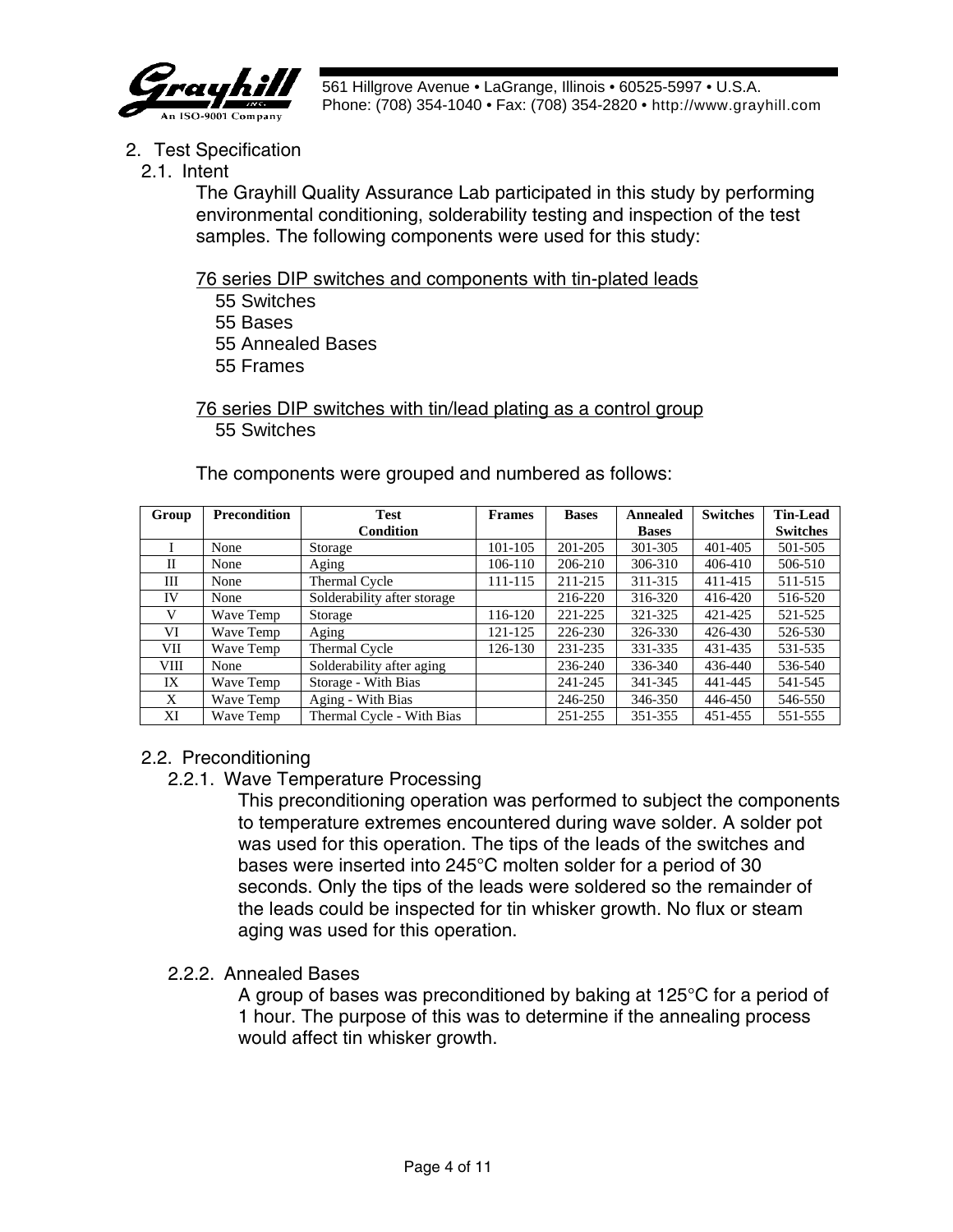

- 2.3. Test Conditions
	- 2.3.1. Storage Testing

The components were stored at room temperature for a period of 1,000 hours (42 days).

2.3.2. Accelerated Aging

The components were aged in a temperature/humidity chamber for a period of 1,000 hours (42 days). The chamber was set to 60°C with 93% relative humidity.

2.3.3. Thermal Cycling

Thermal cycling was performed in Grayhill's thermal shock machine. This machine has two chambers: a hot chamber positioned above a cold chamber. A motorized carriage moves test samples rapidly between the chambers to allow fast ramp times. For this test the hot chamber was set to 85°C and the cold chamber was set to -55°C. 500 hot/cold cycles were run with a dwell time of 10 minutes at each temperature. The test lasted seven days.

2.3.4. Solderability

Solderability tests were performed on bases and switches after storage and aging. Solderability testing was performed in accordance to MIL-STD 202, Method 208H and carried out as follows:

- Steam Aging: Half of the components were aged for a period of 8 hours. The other half the components were aged for a period of 16 hours.
- Solder Pot: Component leads were dipped in type ROL1 rosin flux for 5 seconds, air-dried for 5 seconds, dipped in 245°C molten solder for 5 seconds. After cooling, the leads were cleaned with isopropyl alcohol.
- Hand Solder: A soldering iron with a tip temperature of  $350^{\circ}$ C was applied to the test lead for 5 seconds. Solder was applied to the device lead. Tests were performed with rosin-core and no-clean type solders.
- Optical inspection under magnification: Solder must cover 95% of the area and be free of pits and voids.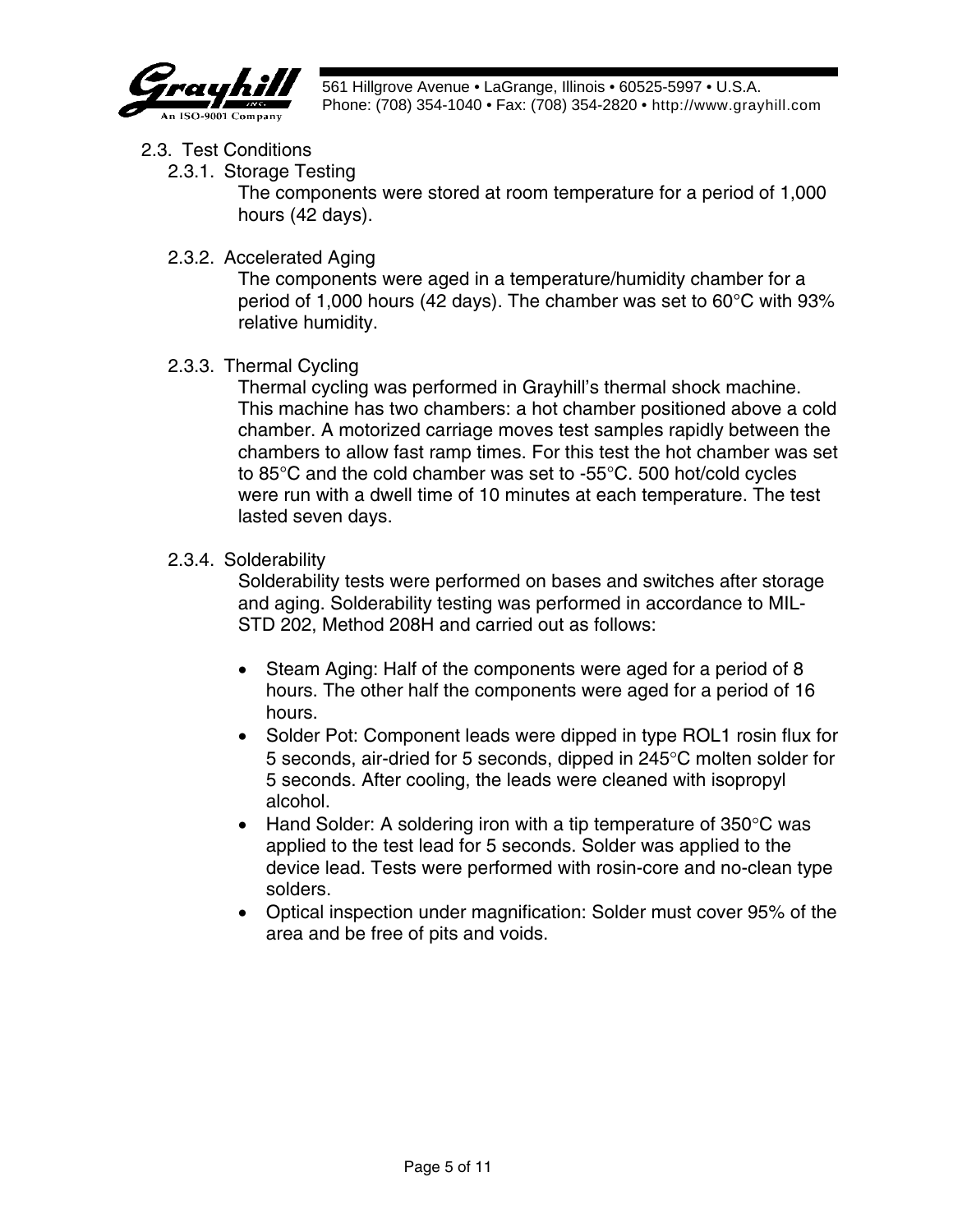

#### 2.3.5. Testing with Bias

The switches and bases requiring bias were mounted in sockets on a printed wiring board. A current of 12.5 milliamperes at 5 volts was passed through alternating positions of each DIP. The other switch positions were closed and at ground potential. The leads of the components were partially inserted into the sockets so remaining section of the leads could be inspected for tin whiskers.

#### 3. Inspection

The components were inspected for tin whisker growth before and after environmental conditioning.

3.1. Optical Inspection

The components were inspected by Grayhill using an optical microscope.

3.2. SEM Inspection

The components were also inspected using scanning electron microscope. This inspection was performed by McCrone Associates in Westmont, Illinois.

#### 4. Results

All samples passed solderability testing and no tin whisker growth was detected on any of the samples.

| <b>Test Condition</b> | <b>Results</b> |
|-----------------------|----------------|
| Solderability         | Pass           |
| l Tin Whisker Growth  | <b>None</b>    |

See Table I in appendix A for more detailed information regarding the SEM inspection performed by McCrone Associates. Sample before and after images from the SEM inspection are shown below.



Switch #411 before thermal cycling Switch #411 after thermal cycling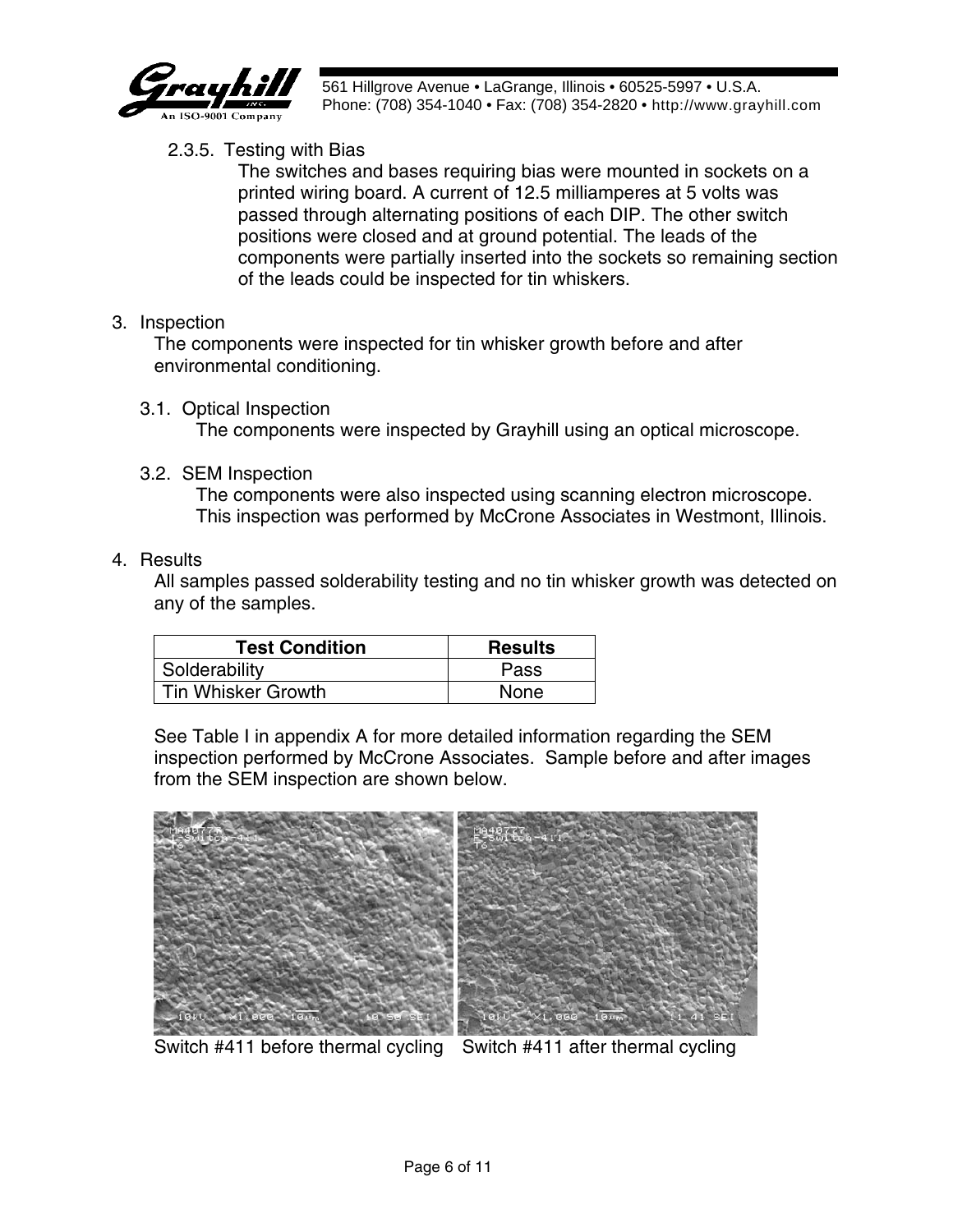



Switch #421 before wave solder and storage

Switch #421 after wave solder and storage

5. Conclusion

This testing has shown that tin whiskering on pure tin plated terminals is not an issue in Grayhill's DIP product lines when used with a nickel under plating. The testing has also shown that Grayhill's terminal forming operations do not have an impact on the formation of tin whiskers. Pure tin solder plating is therefore an acceptable alternative to the tin lead solder plating currently in use.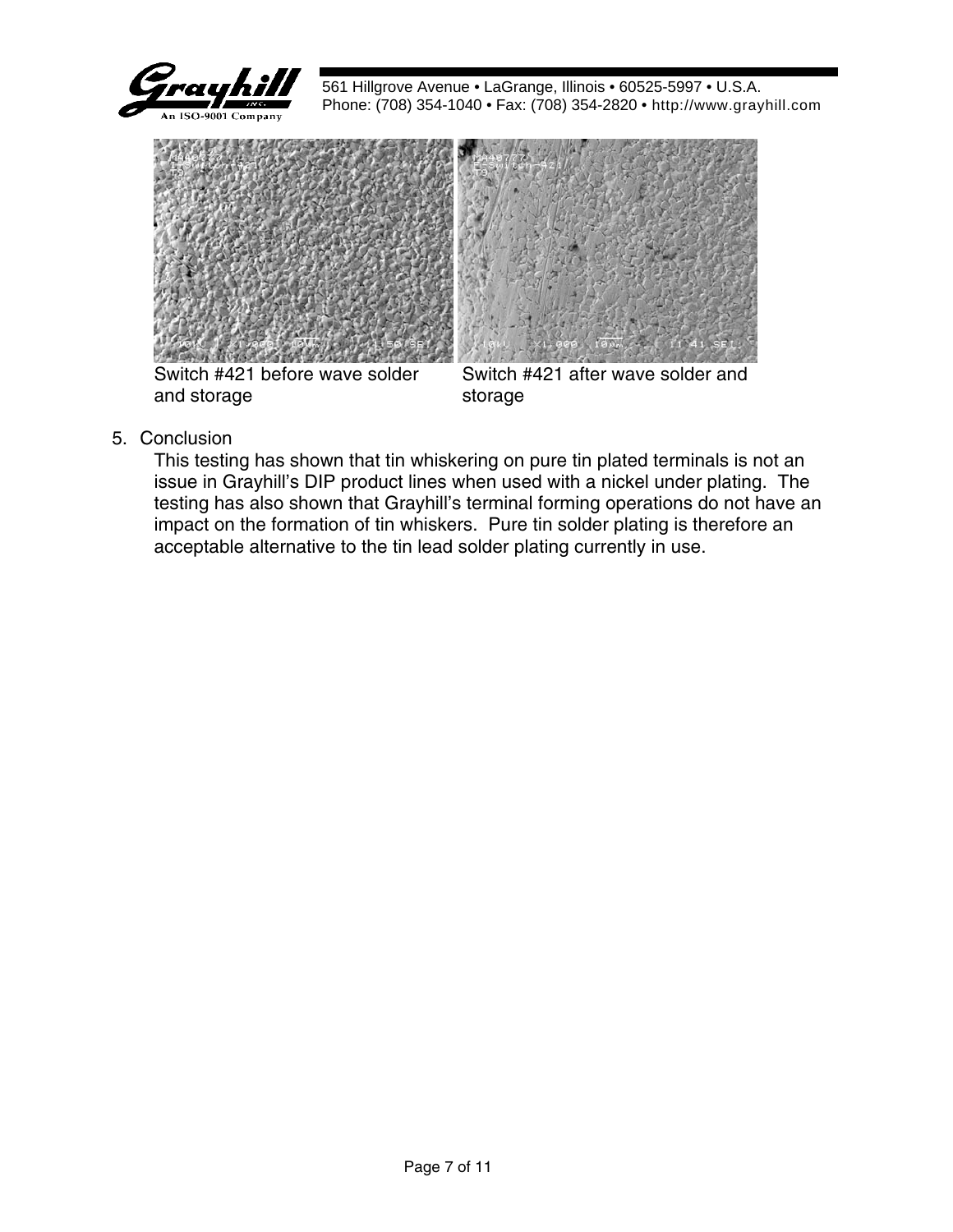

#### **APPENDIX A** TABLE I

#### Summary of Final SEM Examination

| Sample    | Terminal       | <b>Comment</b>                                                                            | Result                 |
|-----------|----------------|-------------------------------------------------------------------------------------------|------------------------|
| Frame 101 | $\overline{2}$ | Some abrasions $\sim$ mid point to end. Imaged near<br>center on widest part of terminal. | No tin whiskers found. |
| Frame 106 | 5              | Some abrasions. Imaged where terminal narrows<br>to a constant width left of center.      | No tin whiskers found. |
| Frame 111 | 12             | Some abrasions. Imaged right of center where<br>terminal narrows.                         | No tin whiskers found. |
| Frame 116 | $3*$           | Some abrasions. Imaged left of center on widest<br>part of terminal.                      | No tin whiskers found. |
| Frame 121 | $11*$          | Some abrasions. Imaged inside surface left of<br>center where terminal narrows.           | No tin whiskers found. |
| Frame 126 | 13             | Some abrasions. Imaged inside surface near right<br>edge, narrow part of terminal.        | No tin whiskers found. |
| Base 201  | 1              | Heavy abrasions. Imaged near left edge on<br>narrowest part of terminal.                  | No tin whiskers found. |
|           | 5              | Heavy abrasions. Imaged right of center.                                                  | No tin whiskers found. |
| Base 206  | $\overline{2}$ | Heavy abrasions. Imaged right of center where<br>terminal narrows.                        | No tin whiskers found. |
|           | 6              | Some abrasions. Imaged right of center where<br>terminal narrows.                         | No tin whiskers found. |
| Base 211  | 3              | Some abrasions. Imaged left of center where<br>terminal narrows.                          | No tin whiskers found. |
|           | $\overline{7}$ | Some abrasions. Imaged left of center where<br>terminal narrows.                          | No tin whiskers found. |
| Base 221  | 9              | Some abrasions. Imaged left of center where<br>terminal narrows closest to plastic.       | No tin whiskers found. |
|           | 13             | Some abrasions. Imaged right of center where<br>terminal narrows closest to plastic.      | No tin whiskers found. |
| Base 226  | $2*$           | Some abrasions. Imaged near right edge on<br>widest part of terminal.                     | No tin whiskers found. |
|           | 8*             | Some abrasions. Imaged right of center where<br>terminal narrows closest to plastic.      | No tin whiskers found. |
|           | $4*$           | Some abrasions. Imaged left of center just below<br>where terminal narrows.               | No tin whiskers found. |
| Base 231  | $7*$           | Some abrasions. Imaged near left edge on widest<br>part of terminal.                      | No tin whiskers found. |
|           | 12             | Some abrasions. Imaged left of center just below<br>where terminal narrows.               | No tin whiskers found. |
| Base 241  | 15             | Some abrasions. Imaged left of center where<br>terminal narrows.                          | No tin whiskers found. |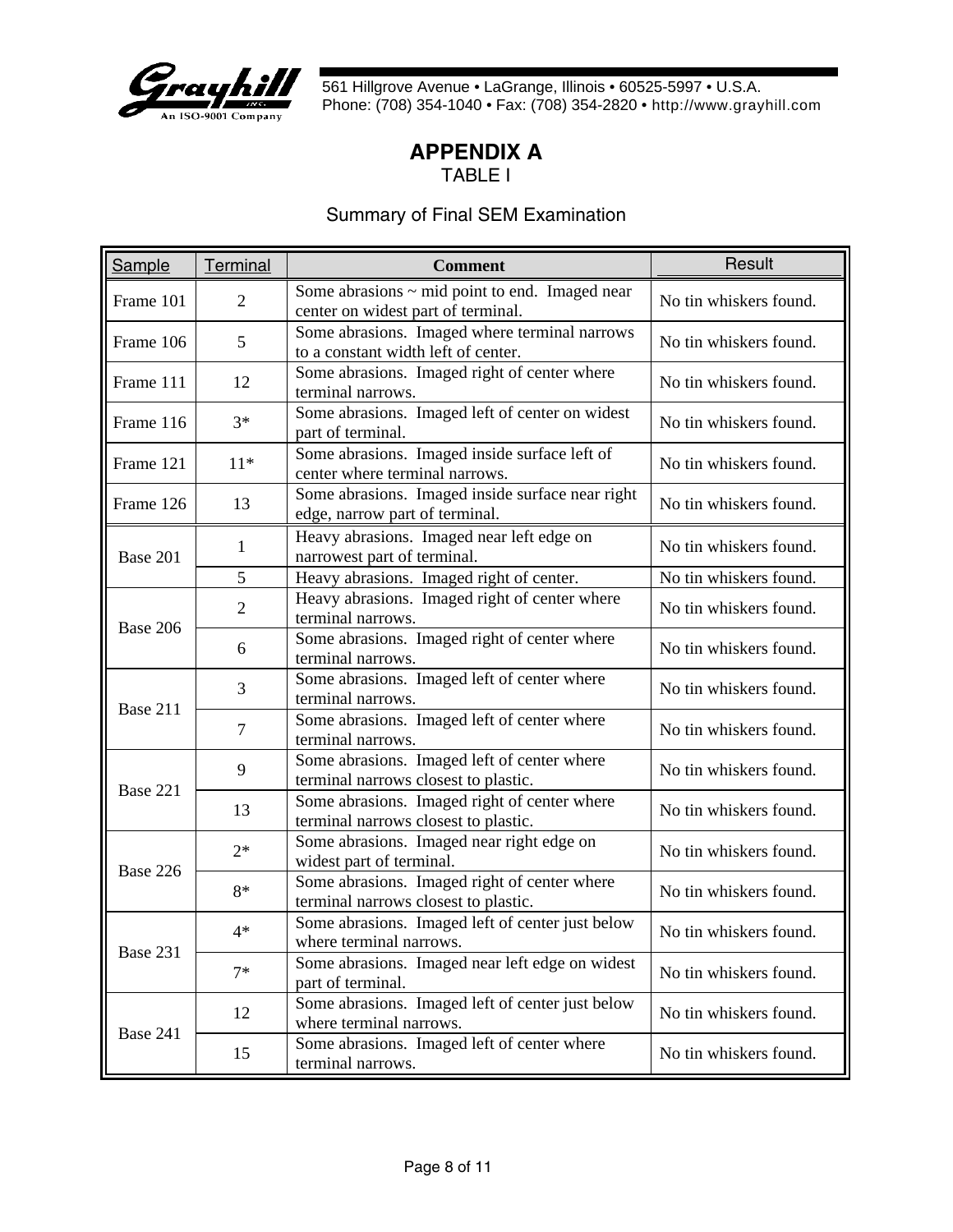

### **APPENDIX A**

TABLE I - Continued

#### Summary of Final SEM Examination

| Sample   | Terminal       | <b>Comment</b>                                                                       | Result                 |
|----------|----------------|--------------------------------------------------------------------------------------|------------------------|
| Base 246 | $2*$           | Some abrasions. Imaged near left edge on widest<br>part of terminal.                 | No tin whiskers found. |
|          | $6*$           | Some abrasions. Imaged near left edge on widest<br>part of terminal.                 | No tin whiskers found. |
| Base 251 | $1*$           | Some abrasions. Imaged left of center where<br>terminal narrows closest to plastic.  | No tin whiskers found. |
|          | 8*             | Some abrasions. Imaged right of center just<br>below where terminal narrows.         | No tin whiskers found. |
| Annealed | 10             | Some abrasions. Imaged near left edge on widest<br>part of terminal.                 | No tin whiskers found. |
| Base 301 | 16             | Some abrasions. Imaged near left edge on widest<br>part of terminal.                 | No tin whiskers found. |
| Annealed | 9              | Some abrasions. Imaged near right edge on<br>widest part of terminal.                | No tin whiskers found. |
| Base 306 | 11             | Some abrasions. Imaged left of center just below<br>where terminal narrows.          | No tin whiskers found. |
| Annealed | $\overline{4}$ | Some abrasions. Imaged near left edge on widest<br>part of terminal.                 | No tin whiskers found. |
| Base 311 | $\overline{7}$ | Some abrasions. Imaged right of center where<br>terminal narrows closest to plastic. | No tin whiskers found. |
| Annealed | $4*$           | Some abrasions. Imaged near left edge on widest<br>part of terminal.                 | No tin whiskers found. |
| Base 321 | $5*$           | Some abrasions. Imaged near right edge on<br>widest part of terminal.                | No tin whiskers found. |
| Annealed | $13*$          | Some abrasions. Imaged left of center where<br>terminal narrows closest to plastic.  | No tin whiskers found. |
| Base 326 | $14*$          | Some abrasions. Imaged near left edge on widest<br>part of terminal.                 | No tin whiskers found. |
| Annealed | $12*$          | Some abrasions. Imaged near left edge on widest<br>part of terminal.                 | No tin whiskers found. |
| Base 331 | $15*$          | Some abrasions. Imaged near right edge on<br>widest part of terminal.                | No tin whiskers found. |
| Annealed | $3*$           | Some abrasions. Imaged near right edge on<br>widest part of terminal.                | No tin whiskers found. |
| Base 341 | $6*$           | Some abrasions. Imaged left of center where<br>terminal narrows closest to plastic.  | No tin whiskers found. |
| Annealed | $2*$           | Some abrasions. Imaged left of center just below<br>where terminal narrows.          | No tin whiskers found. |
| Base 346 | $5*$           | Some abrasions. Imaged left of center where<br>terminal narrows closest to plastic.  | No tin whiskers found. |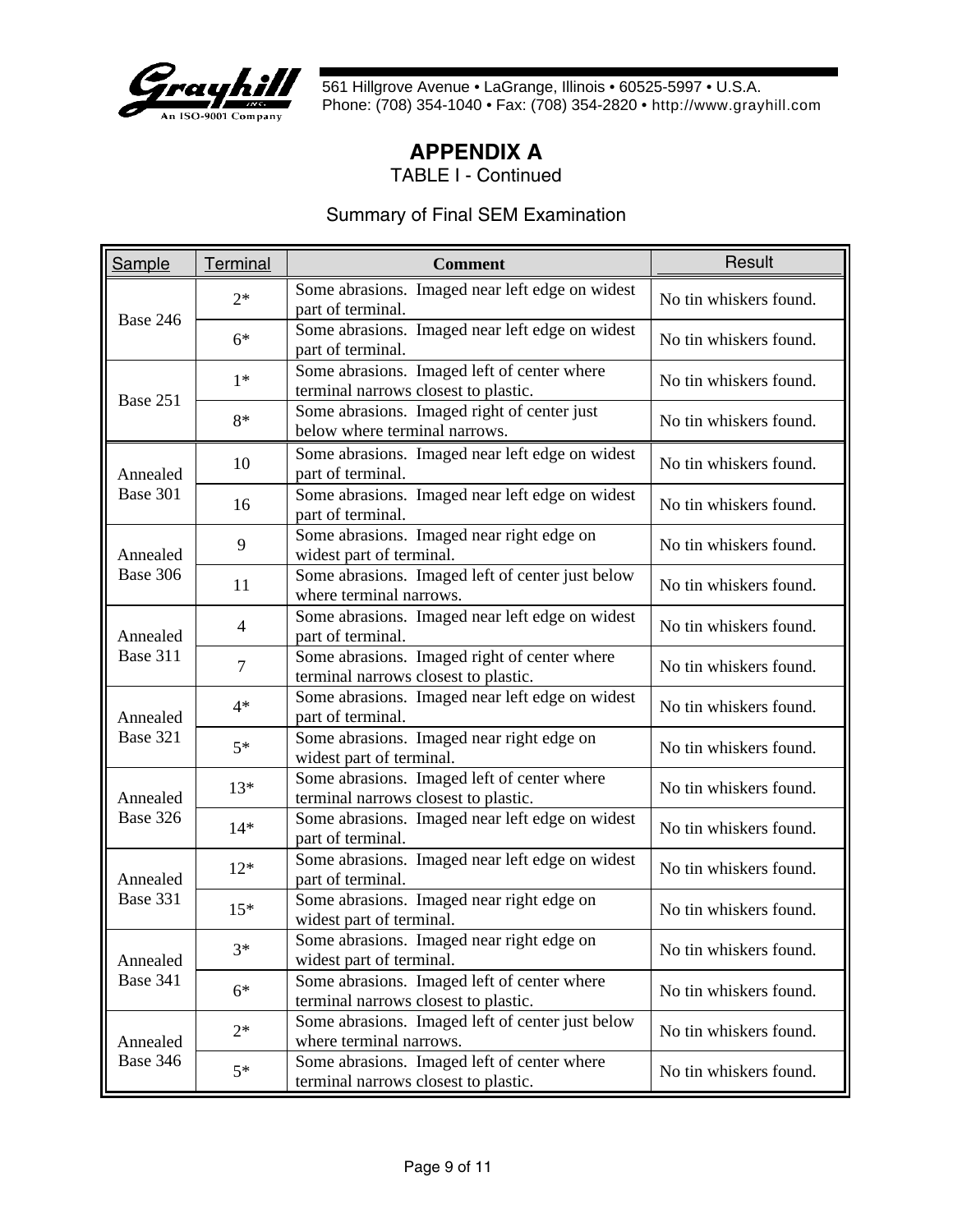

### **APPENDIX A**

TABLE I - Continued

#### Summary of Final SEM Examination

| <b>Sample</b> | Terminal       | <b>Comment</b>                                                        | Result                 |
|---------------|----------------|-----------------------------------------------------------------------|------------------------|
| Annealed      | $10*$          | Some abrasions. Imaged near right edge on<br>widest part of terminal. | No tin whiskers found. |
| Base 351      | $16*$          | Some abrasions. Imaged near right edge on<br>widest part of terminal. | No tin whiskers found. |
| Switch        | 13             | Some abrasions. Imaged near right edge<br>$\sim$ 2 mm from housing.   | No tin whiskers found. |
| 401           | 16             | Some abrasions. Imaged near left edge<br>$\sim$ 2 mm from housing.    | No tin whiskers found. |
| Switch        | $\overline{2}$ | Some abrasions. Imaged near right edge<br>$\sim$ 2 mm from housing.   | No tin whiskers found. |
| 406           | $\tau$         | Some abrasions. Imaged near left edge<br>$\sim$ 2.5 mm from housing.  | No tin whiskers found. |
| Switch        | 1              | Some abrasions. Imaged near left edge<br>$\sim$ 2.5 mm from housing.  | No tin whiskers found. |
| 411           | 6              | Some abrasions. Imaged near right edge<br>$\sim$ 2 mm from housing.   | No tin whiskers found. |
| Switch        | 9              | Some abrasions. Imaged near left edge<br>$\sim$ 2 mm from housing.    | No tin whiskers found. |
| 421           | 15             | Some abrasions. Imaged near left edge<br>$\sim$ 2 mm from housing.    | No tin whiskers found. |
| Switch        | $4*$           | Some abrasions. Imaged near right edge<br>$\sim$ 1.2 mm from housing. | No tin whiskers found. |
| 426           | 8*             | Some abrasions. Imaged near right edge<br>$\sim$ 1.2 mm from housing. | No tin whiskers found. |
| Switch        | $10*$          | Some abrasions. Imaged near right edge<br>$\sim$ 1.1 mm from housing. | No tin whiskers found. |
| 431           | $14*$          | Some abrasions. Imaged near left edge<br>$\sim$ 1 mm from housing.    | No tin whiskers found. |
| Switch        | $\overline{2}$ | Some abrasions. Imaged near right edge<br>$\sim$ 2 mm from housing.   | No tin whiskers found. |
| 441           | 6              | Some abrasions. Imaged near left edge<br>$\sim$ 2 mm from housing.    | No tin whiskers found. |
| Switch        | $11*$          | Some abrasions. Imaged near right edge<br>$\sim$ 1.4 mm from housing. | No tin whiskers found. |
| 446           | $16*$          | Some abrasions. Imaged near left edge<br>$\sim$ 1.3 mm from housing.  | No tin whiskers found. |
| Switch        | $3*$           | Some abrasions. Imaged near left edge<br>$\sim 0.8$ mm from housing.  | No tin whiskers found. |
| 451           | $5*$           | Some abrasions. Imaged near left edge<br>$\sim 0.8$ mm from housing.  | No tin whiskers found. |